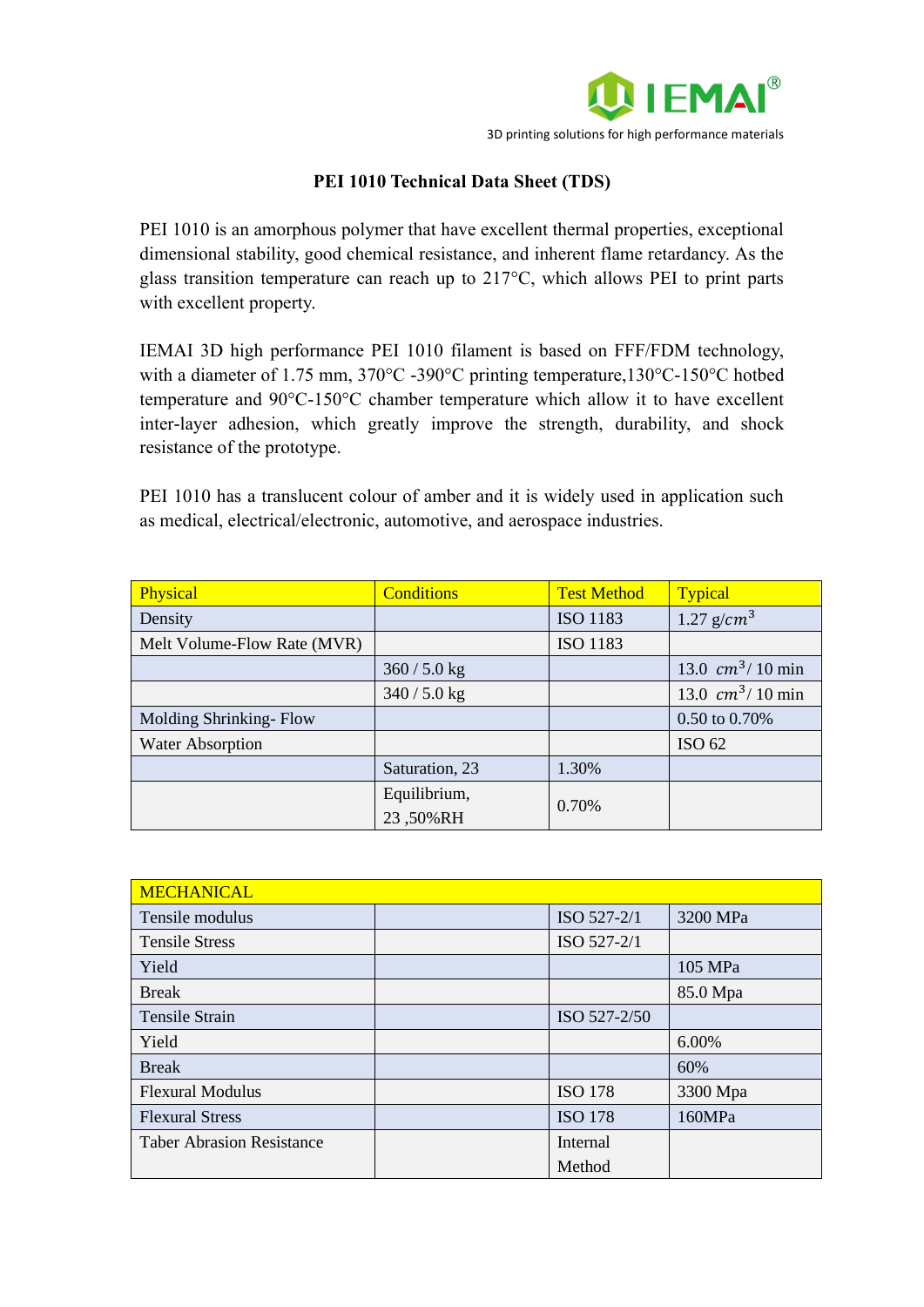

3D printing solutions for high performance materials

| 1000 cycles, $1000 g$ | 10.0 <sub>mg</sub> |
|-----------------------|--------------------|
| CS-17 Wheel           |                    |

| <b>IMPACT</b>                  |    |                   |               |
|--------------------------------|----|-------------------|---------------|
| Notched Izod Impact Strength   | 23 | <b>ISO 180/1U</b> | 5.0 KJ/ $m^2$ |
| Unnotched Izod Impact Strength |    | <b>ISO 180/1A</b> | No Break      |

| <b>Hardness</b>                  |            |        |
|----------------------------------|------------|--------|
| <b>Ball Indentation Hardness</b> | ISO 2039-1 | 140MPa |

| Thermal                            |                               |                          |                             |
|------------------------------------|-------------------------------|--------------------------|-----------------------------|
| <b>Heat Deflection Temperature</b> |                               |                          |                             |
|                                    | 0, 45 MPa,<br>Unannealed, 100 | ISO 75-2/ Be             | $200^{\circ}$ C             |
|                                    | mm Span                       |                          |                             |
|                                    | 1.8 MPa,                      |                          |                             |
|                                    | Unannealed, 100 mm            | ISO $75-2/Ae$            | $190^{\circ}$ C             |
|                                    | Span                          |                          |                             |
| Vicat Softening Temperature        |                               |                          |                             |
|                                    |                               | ISO 306/A50              | $215^{\circ}$ C             |
|                                    |                               | ISO 306/B50              | $211^{\circ}C$              |
|                                    |                               | ISO 306/B120             | $212$ °C                    |
| <b>Ball Pressure Test</b>          | $125^{\circ}$ C               | <b>IEC</b><br>60695-10-2 | Pass                        |
| <b>CLTE</b>                        |                               | ISO 11359-2              |                             |
| Flow                               | 23°C to 150°C                 |                          | $5.0E-5$ cm/cm/ $^{\circ}C$ |
| <b>Transverse</b>                  | 23°C to 151°C                 |                          | $5.0E-5$ cm/cm/ $^{\circ}C$ |
| <b>Thermal Conductivity</b>        |                               | <b>ISO 8302</b>          | $0,21$ W/m/K                |
| <b>RTI</b> Elec                    |                               | <b>UL 746</b>            | $170^{\circ}$ C             |
| RTI Imp                            |                               | <b>UL 746</b>            | $170^{\circ}$ C             |
| <b>RTI STr</b>                     |                               | <b>UL 746</b>            | $170^{\circ}$ C             |

| Electrical                 |                    |             |                     |
|----------------------------|--------------------|-------------|---------------------|
| <b>Surface Resistivity</b> |                    | IEC 60093   | $> 1.0 E + 15 ohms$ |
| <b>Volume Resistivity</b>  |                    |             | $1.0 E + 15$        |
|                            |                    | IEC 60093   | ohms.cm             |
| Electric Strength          |                    | IEC 60243-1 |                     |
|                            | $0.800$ mm, in Oil |             | $33$ kV/mm          |
|                            | $1.60$ mm, in Oil  |             | $25$ kV/mm          |
|                            | $3.20$ mm, in Oil  |             | $16$ kV/mm          |